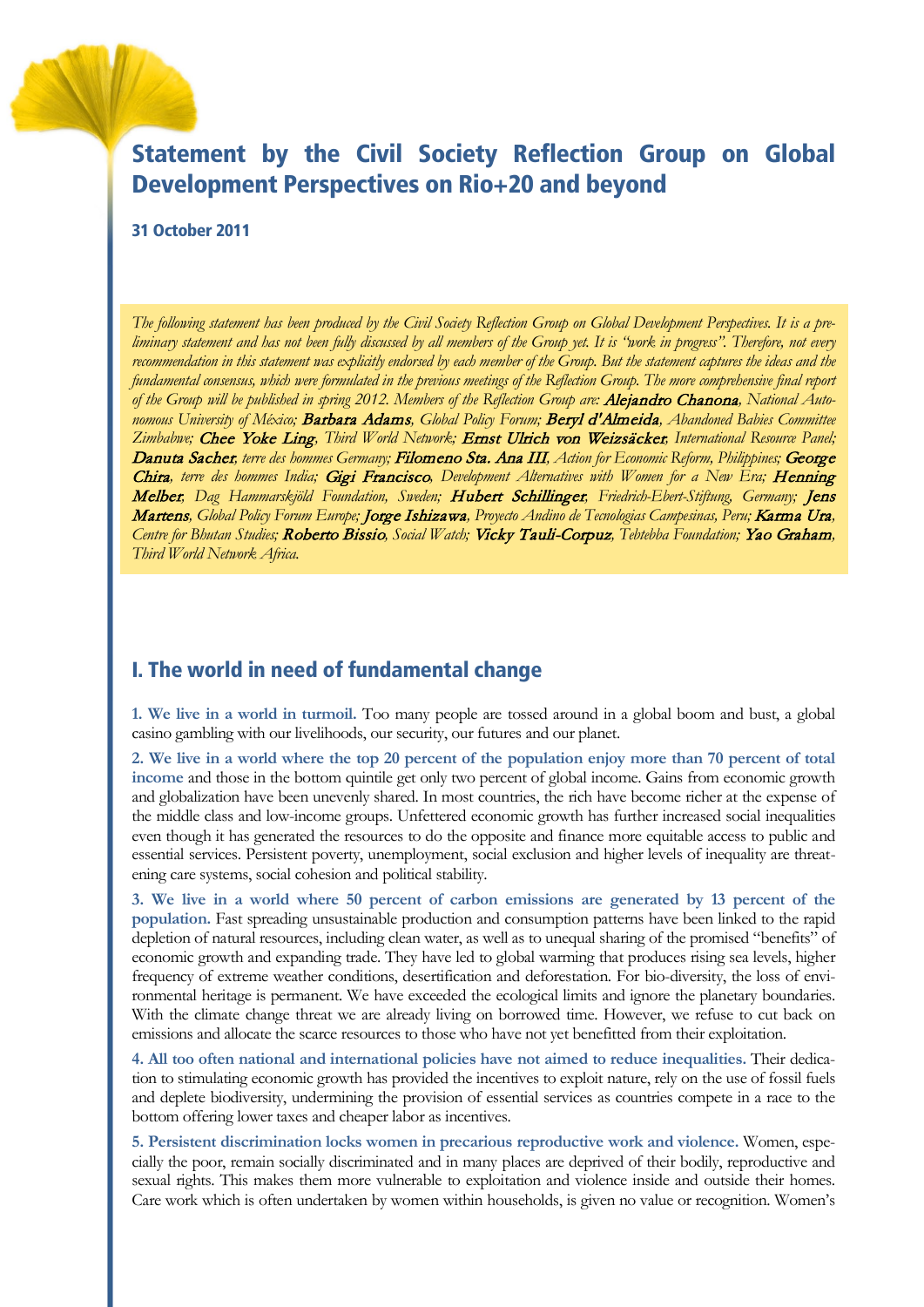livelihoods and productive activities that include all forms of health care work are often left unprotected and unsupported. All these are made more distressed during times of economic crises and by policies that favor profit over social provisioning.

**6. Biodiversity and the bounty of nature, while cherished, are not respected, protected or valued.** Communities and populations that seek to live in harmony with nature find their rights ignored and their livelihoods and cultures jeopardized.

**7. Why has this happened?** Certainly it is not because of a lack of awareness or attention of policy makers at the highest levels. The climate change danger, cited in the mid-1980s at a conference of the WMO, was brought center stage in 1987 by the Brundtland Report, as was the urgency of biodiversity loss. The momentum carried to the Rio conference in 1992, which launched framework conventions on climate change and biodiversity as well as on desertification. It also adopted the Rio Declaration principles, the Forest Principles and a plan of action, Agenda 21. The global conferences of the 1990s focused on issues of human rights and social equity and adopted blueprints to tackle injustices from social exclusion and gender discrimination. In the Millennium Declaration of 2000, member states committed themselves *"to uphold the principles of human dignity, equality and equity at the global level"* as *"a duty to all the world's people, especially the most vulnerable and, in particular, the children of the world, to whom the future belongs".*

**8. Over the last 20 years, however, the ideals and principles of Rio have been overshadowed**, as implementation has mostly not occurred. Similarly, a host of international commitments to human rights and gender justice have not been fulfilled. World product per capita has more than doubled in the last two decades, yet with widening disparities. Globalization has yielded millions of poor quality jobs. Financial and commodity speculation has undercut food security and turned millions of hectares of land away from growing food and into unsustainable uses. Little has been done to change patterns of production and consumption that pollute, erode biodiversity and lead inexorably to climate change. 45 countries with a total population of 1.2 billion people have managed to achieve social indicators that are better than the world average with per capita emissions of CO<sub>2</sub> from fossil fuels below the world average. And none of them are labeled as "high income". Yet, similar to other middle-income countries and those considered as "least developed", they often find their space for making domestic policy choices to achieve sustainable development squeezed by external demands, conditionalities and impositions that press them to take steps such as to slash tax rates and spending on social services.

**9. Economic policies have on many occasions contradicted the commitments made to rights and sustainability** as they and their related national and international institutions occupy the apex of governance domains. They have relied too much on markets to allocate societies' resources and distribute their wealth, singling out GDP growth as the ultimate measure of well-being. The result has been increased concentration and bigger market share ratios of a few transnational corporations, including in the food and medicine sectors.

**10. This deliberate policy choice of hands-off came to a head when, ignited in the USA, it exploded into the global financial crisis in 2008**, intensifying inequalities further as the resulting job losses and income cuts hit low-income groups disproportionately. Yet, relentlessly, the policy responses squeezed societies and communities further, relying on the same market actors that had been wrong before, paying little or no heed to the already fragile human and ecological systems, and pushing societies and communities to the breaking point.

**11. Despite evidence that counter-cyclical policies acted as effective shock absorbers** and enhanced resilience, many governments have sacrificed social expenditures to neo-liberal orthodoxy and a stronger dependence on financial markets. The costs of inaction and the mal-action of business as usual are amassing a mountain of social and ecological liabilities. High unemployment especially of young people, increasing food prices and widespread unfairness have created a climate of social and political tension and unrest in many countries. In countries around the globe, from Cairo to Manhattan to New Delhi, people take to the streets to express their anger with the *status quo* and their unwillingness to accept it any longer. Their motives and goals may differ according to the unique circumstances they live in – but their demands are all similar: greater justice and more freedom from the pressure of the "markets" and their faithful agents.

**12. Why is governance failing us so badly?** States have reneged on their democratic values and governments have become less accountable to the people. Universal norms and standards are being ignored or side-stepped by new rules that favor markets. Risks are being borne by those who had no role in taking them while a new classification of "too-big-to-fail" has re-ordered the distribution of public resources. We are confronted with a hierarchy of rights with those protecting human and eco systems relegated to the lowest rungs. This situation finds its parallels in governance at the national and international levels. Further, the fragmented global governance has led to missing the big picture and setting low demands that treat symptoms not causes.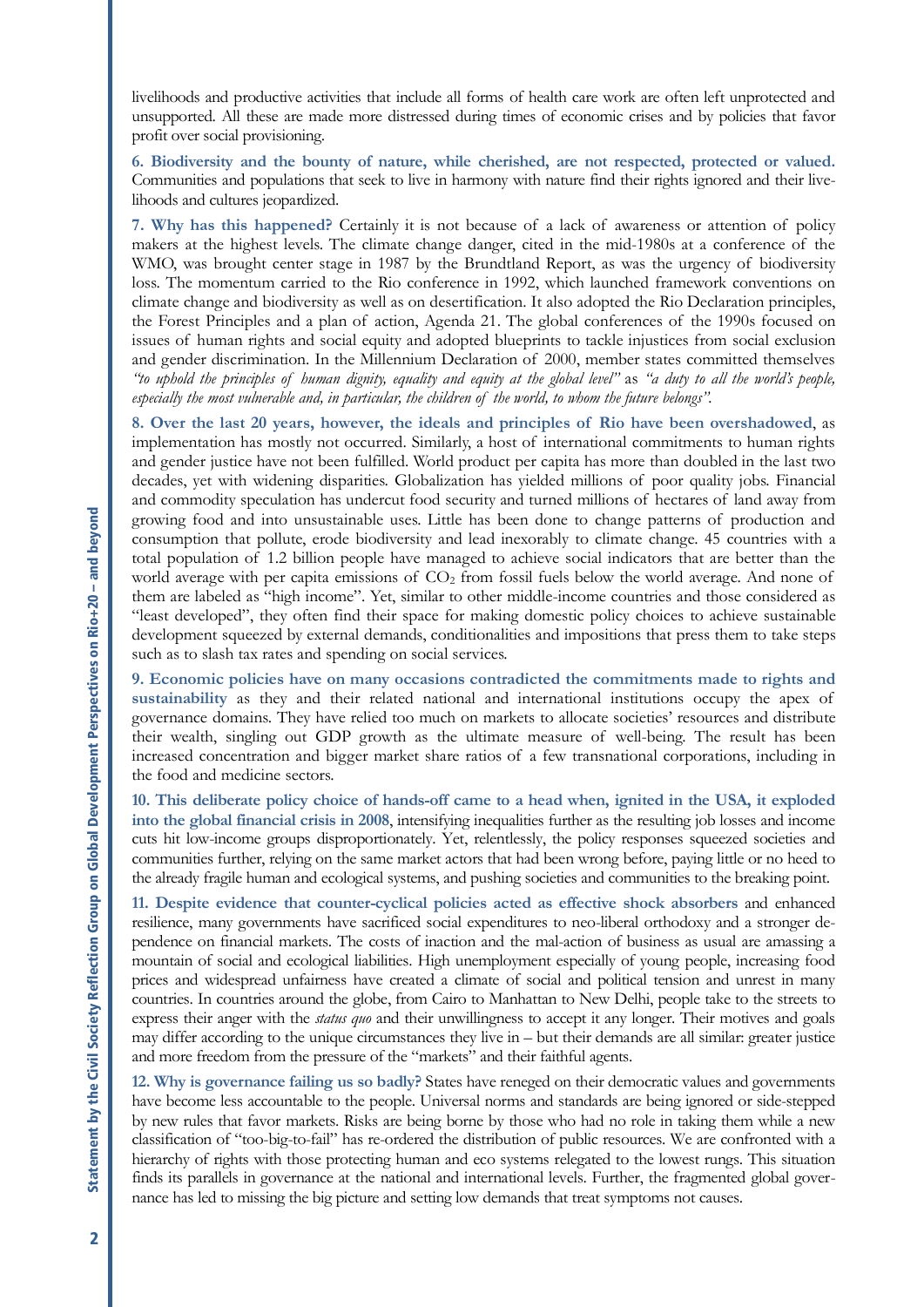**13. Decades of wrong-headed policies and the impact of multiple policy failures** have inevitably highlighted the role of the state and how important it is. Responses to the failure of the financial system show that the state can act and will act quickly in the face of perceived disaster with money and policies. But, the required stronger role of the state must be based on democratic legitimacy and accountability and be balanced by effective participation of civil society.

We are living in a period of turmoil, facing societal and ecological disaster. We demand of states that they act now promptly and effectively in the face of this disaster.

## II. Reconfirming the foundation of sustainability: The framework of universal principles and rights

**14. The need for universal principles.** Every concept of development, well-being and progress in societies is based on a set of fundamental principles and values. These values are rooted deeply in our culture, our ideologies and our belief systems. We are convinced, that there is a set of universal principles and values that is shared by most of us. Common principles and values build the foundation of societies. We acknowledge the diversity of cultural expressions as a value in itself that has to be protected and promoted. In times of globalization and growing global interrelationship between societies, economies and people, universally agreed principles are the precondition for living together in justice, peace and in harmony with nature.

**15. A set of existing principles as common ground.** There is no need to invent principles and values of this kind. In national constitutions as well as in various international treaties, declarations and policy statements of the United Nations, governments have agreed upon certain fundamental principles, which are essential to societies and international relations. We propose the following set of eight principles as the foundation for a new sustainability rights framework:

- **» Solidarity principle.** Solidarity has been a widely accepted principle in many national constitutions to govern the relationship of citizens within a country. Central to this concept is the equality of citizens and their shared responsibility for a common good. In the notion of solidarity, assistance is not an act of charity, but a right of every woman, man and child. Solidarity differs radically from charity and philanthropy. In times of globalization, this concept has been transferred to the international level. In the Millennium Declaration, governments listed solidarity as one of the core values: *"Global challenges must be managed in a way that distributes the costs and burdens fairly in accordance with basic principles of equity and social justice. Those who suffer or who benefit least deserve help from those who benefit most."* Today, the notion of solidarity is accepted as a key principle in various international agreements such as the United Nations Convention to Combat Desertification from 1994.
- **» Do no harm principle.** Originally a key principle of medical ethics reflected in the promise of the Hippocratic Oath *"to abstain from doing harm",* this principle has become relevant to other areas. For instance it has been included in humanitarian principles of UNICEF since 2003 and has been adopted in a code of conduct of major humanitarian organizations. In essence, the commitment to implement policies in a way that they do no harm to people or nature should be regarded as a guiding principle in all policy areas and at all levels.
- **» Principle of common but differentiated responsibilities.** This principle marks one of the milestones of the Rio Declaration from 1992. Its Principle 7 states: *"In view of the different contributions to global environmental degradation, States have common but differentiated responsibilities. The developed countries acknowledge the responsibility that they bear in the international pursuit of sustainable development in view of the pressures their societies place on the global environment and of the technologies and financial resources they command."* For the first time in history, governments recognized their differential present and historical contribution to environmental degradation and, thus, their differential obligation to pay for the remediation and mitigation. By including the historical dimension it goes beyond the principle of "special and differential treatment" based on economic capabilities and needs, as contained in WTO Agreements. The principle is a key element of the Kyoto Protocol but its application must not be limited to the climate negotiations.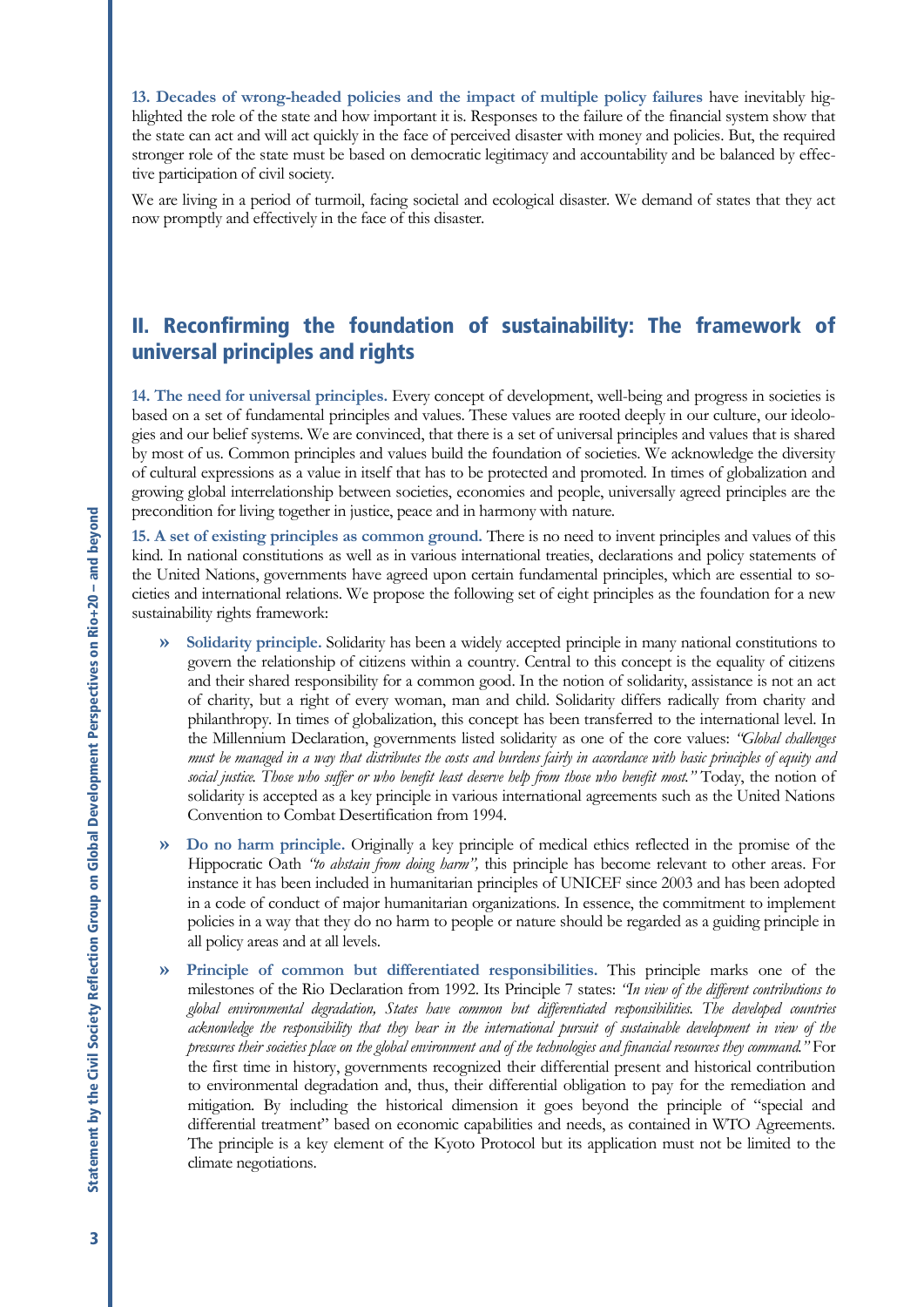- **» Polluter pays principle.** The simple message of this principle is that the costs of pollution have to be borne by those who cause it. This principle has been part of international environmental law since the 1970s, and was reaffirmed in the Rio Declaration, Principle 16: *"National authorities should endeavor to promote the internalization of environmental costs and the use of economic instruments, taking into account the approach that the polluter should, in principle, bear the cost of pollution (...)."* While this principle is widely acknowledged in international environmental law, it should be applied in other areas as well. In the context of the recent financial crisis, many asked for the "polluters", i.e. the banks and the financial industry, to bear the costs of the crisis. As the European Commissioner Michel Barnier said: *"I believe in the 'polluter pays' principle. We need to build a system which ensures that the financial sector will pay the cost of banking crises in the future."*[1](#page-3-0)
- **» Precautionary Principle.** This principle states that in the absence of a scientific consensus if an action or policy has a suspected risk of causing harm to people or nature, the burden of proof that it is not harmful falls on the proponents of this action or policy. It is also laid down in the Rio Declaration, which says in Principle 15: *"In order to protect the environment, the precautionary approach shall be widely applied by States according to their capabilities. Where there are threats of serious or irreversible damage, lack of full scientific certainty shall not be used as a reason for postponing cost-effective measures to prevent environmental degradation."* After Rio this principle has been incorporated into many other international agreements, such as the Cartagena Protocol on Biosafety from the year 2000 with regard to the transboundary movement of living modified organisms and their products.
- **» Subsidiarity Principle.** According to this principle political decisions must always be taken at the lowest possible administrative and political level, and as close to the citizens as possible, in order to ensure that women and men fully participate in decision-making. This idea is a core element of concepts of federalism and one of the central principles in the treaties of the European Union. Indigenous peoples regard this principle as an essential tool to preserve their identity, diversity and cultures. The principle recognizes the inherent democratic right to self-determination for people, communities, and nations, but only as long as its exercise does not infringe on similar rights of others. Therefore, it must not be misused as an argument against central governmental action at national or international levels, but must always be applied in combination with the other principles, in particular the solidarity principle.
- **» Principle of Free, Prior and Informed Consent.** According to this principle communities have the right to give or withhold their consent to proposed projects and actions by governments or corporations, that may affect their livelihood and the lands they customarily own, occupy or otherwise use. This principle is a key element of the United Nations Declaration on the Rights of Indigenous Peoples from 2007 and recognized in the ILO Convention on Indigenous and Tribal Peoples in Independent Countries (169/1989). However, this principle is not limited to the rights of indigenous peoples. It is also laid down in the Rotterdam Convention on the Prior Informed Consent procedure for certain hazardous chemicals and pesticides in international trade from 1998. This convention provides, *inter alia*, for importing countries to receive information on a chemical being exported from a country that has banned or severely restricted it for health or environmental reasons.
- **» Principle of peaceful dispute settlement.** This principle is a core element of the UN Charter, which says in Article 2: *"All Members shall settle their international disputes by peaceful means in such a manner that international peace and security, and justice, are not endangered."* In the Manila Declaration of 1982 governments reconfirmed that the peaceful settlement of disputes should represent one of the central concerns for states and for the UN (A/RES/37/10, 15 November 1982).

These eight principles shall build the cornerstones of a universal sustainability rights framework. They are interconnected and must not be applied in isolation.

**16. The essential values of freedom, equality, diversity and the respect for nature.** In addition to the core set of universal principles, there are fundamental values, which are also essential to international relations. Governments referred to some of them in the Millennium Declaration. They include, *inter alia*:

 $\ddot{\phantom{a}}$ 

<span id="page-3-0"></span><sup>1</sup> [http://ec.europa.eu/news/economy/100526\\_en.htm](http://ec.europa.eu/news/economy/100526_en.htm)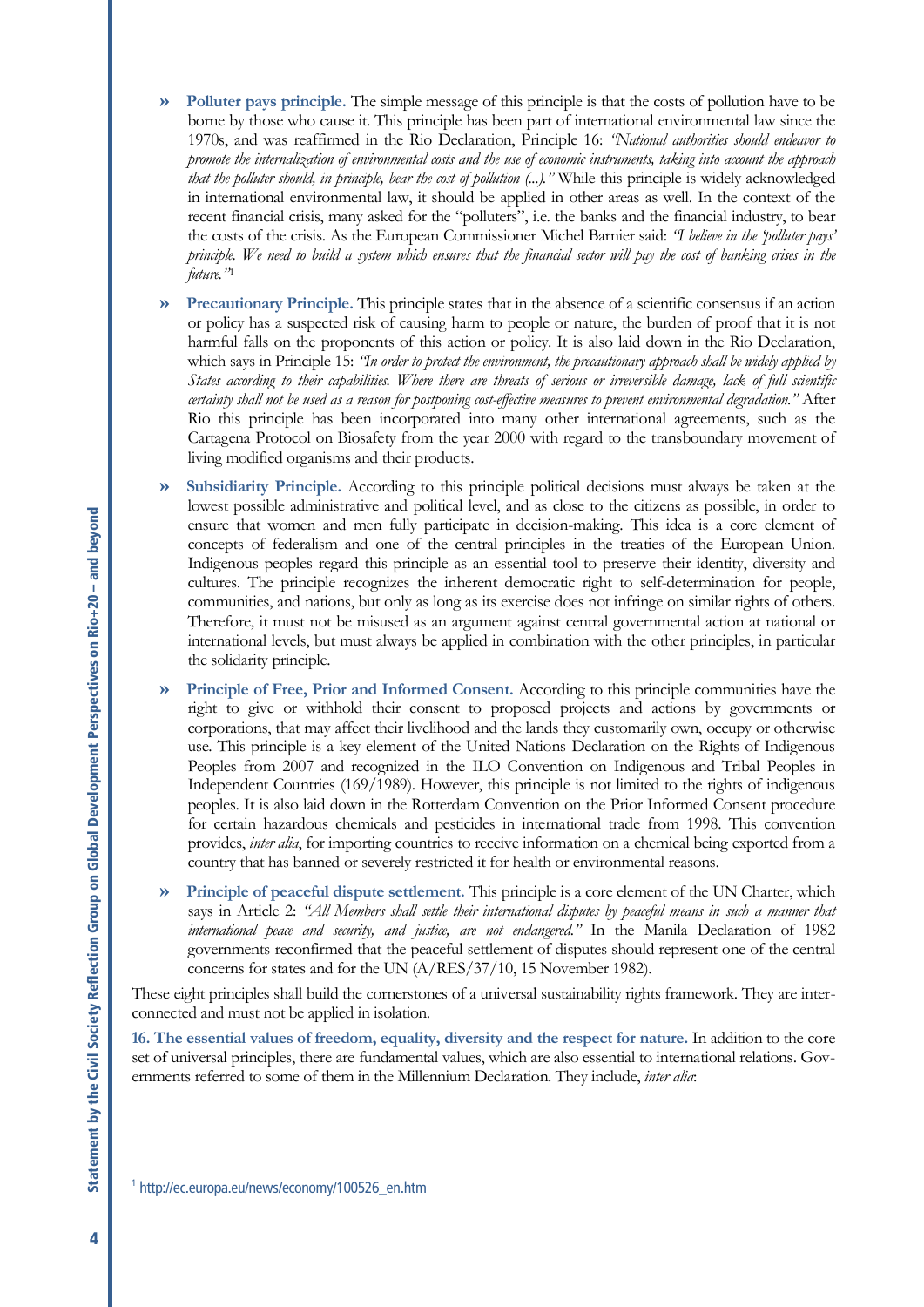- **» Freedom**. Men, women and children have the right to live their lives in dignity, free from hunger and from the fear of violence, oppression or injustice. Democratic and participatory governance based on the will of the people best assures these rights. But there are limits to freedom – namely where the freedom of our peers is touched. "*Freedom is always the freedom of dissenters" (Rosa Luxemburg)*. And freedom has its limits in the principle of "do no harm".
- **» Equality**. No individual and no nation or group must be denied the opportunity to participate in and to benefit from development. Equal rights and opportunities of women and men must be assured. Equality includes the concept of intergenerational justice, i.e. the recognition that the present generation shall only meet its needs in a way that does not compromise the ability of future generations to meet their own needs.
- **» Diversity**. Human beings must respect one other, in all their diversity of belief, culture, language, looks, sexual orientation, and gender. Differences within and between societies should be neither feared nor repressed, but cherished as a precious asset of humanity. A culture of peace and dialogue should be actively promoted.
- **» Respect for nature**. Prudence must be shown in the conduct towards all living species and the use of natural resources. Only in this way can the immeasurable riches provided to us by nature be preserved and passed on to our descendants. The current unsustainable patterns of production and consumption must be changed in the interest of our future welfare and that of our descendants. Respect for nature means much more than sound management of the human environment: it means that all living species have intrinsic rights. They should not be regarded as objects of human interaction but as subjects with value that goes beyond use and exchange. This understanding of nature as a living system is reflected in the thinking and believe systems of indigenous peoples, for instance in the concept of *Buen Vivir*.

**17. Failure to translate the principles into practice.** While all governments agreed to these principles in general, they have mostly failed to translate them into enforceable obligations and specific policies. If governments had taken the solidarity principle seriously, poverty and hunger could have been reduced dramatically; if they really accepted the principle of common but differentiated responsibilities, the Copenhagen climate summit would not have ended in such a disaster; and had they complied with the precautionary principle, nuclear catastrophes such as those of Chernobyl and Fukushima could have been avoided.

**18. Turning principles into rights.** In order to ensure the functioning of a society and create safeguards against tyranny, values have to be translated into law, rights and legally binding obligations. At international level, the human rights system plays a key role in turning moral values into legal rights. Of particular importance is the International Bill of Human Rights that includes the Universal Declaration of Human Rights, the International Covenant on Civil and Political Rights, and the International Covenant on Economic, Social and Cultural Rights. Equally significant are the Convention on the Elimination of all Forms of Discrimination against Women and the UN Convention on the Rights of the Child. More recently, these key documents have been complemented by the Convention on the Protection and Promotion of the Diversity of Cultural Expressions (2005) and the UN Declaration on the Rights of Indigenous Peoples (2007). Together with the Declaration on the Right to Development (1986) and complemented by the core set of principles we mentioned above, these documents can form the normative framework of a holistic concept of sustainability, well-being and societal progress.

**19. Rebalancing Rights.** While the norms of the international human rights system are generally accepted and ratified by most countries of the world, there is still a huge implementation gap. Even worse: while states and their organs at national and international levels too often failed to respect, protect and fulfill human rights, over the last two decades they have strengthened corporate rights and the rights of capital. They promoted the free movement of capital, but restricted the free movement of people; they strengthened the rights of transnational investors, but weakened the rights of people affected by these investments. Transnational corporations may nowadays sue governments at international fora for any change in the rules, including health regulations, that affect their actual or planned profits, but people are hindered from suing companies for the pollution and other harmful practices inflicted upon them. There is an urgent need to rebalance rights, i.e. to reclaim human rights as the normative foundation of policy, and to roll-back the rights of capital in relation to the rights of people.

**20. Filling the gaps in the rights system.** There are not only gaps in the implementation of rights but also gaps in the international rights system itself. Certain principles and values, such as the principle of intergenerational justice and the respect for nature are not explicitly translated into (codified) rights yet. There is a need of intensified debate and research on how to include the concepts of the rights of nature and intergenerational justice in the international normative system and turn them into practice.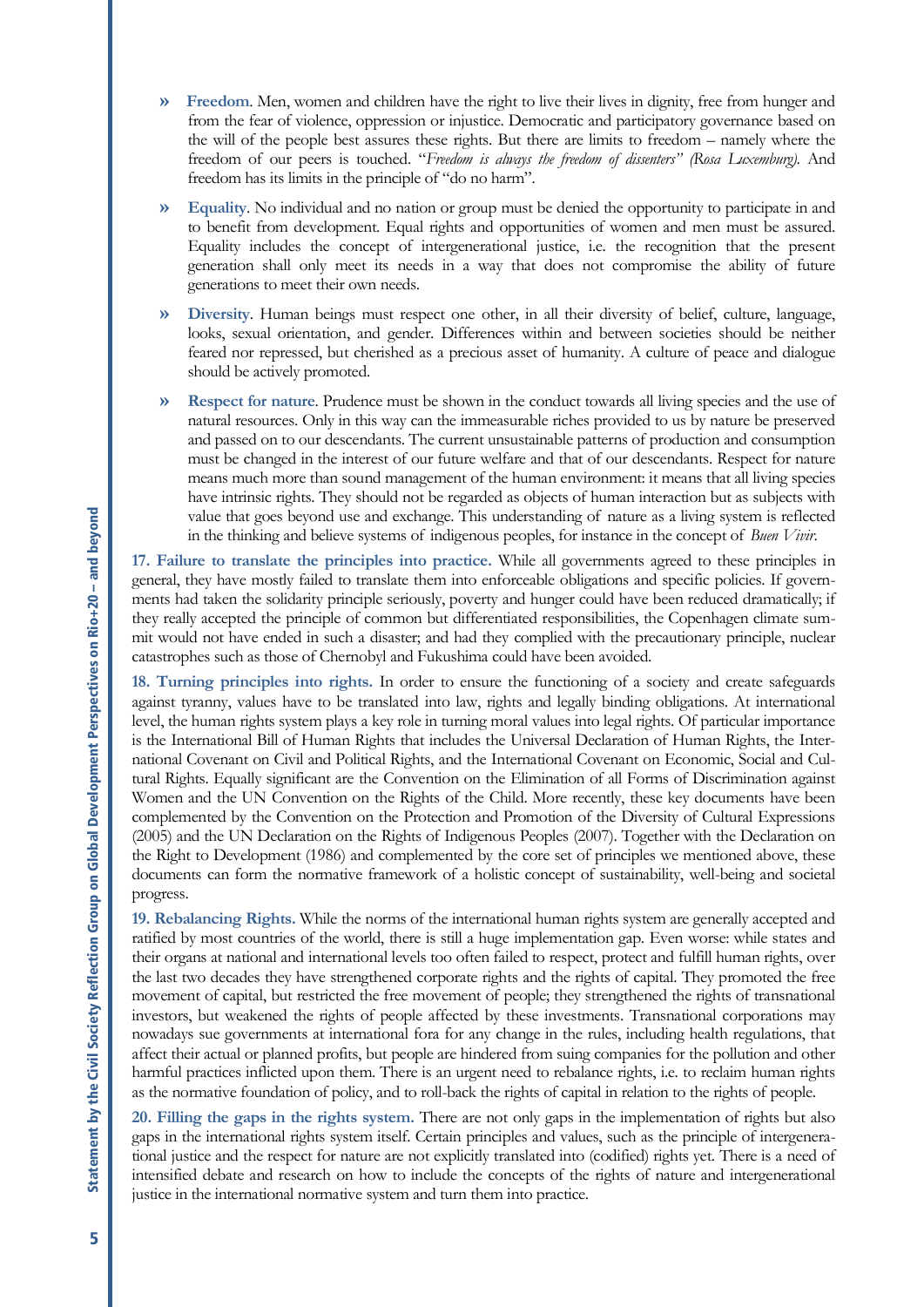**21. From theory to practice: Translating principles and rights into strategies, goals and policies**. To translate fundamental principles into internationally agreed rights and obligations is only the first step. The next is to formulate political goals and strategies to implement these rights. Here, public policies play a crucial role. Democratically legitimized public authorities, particularly governments and parliaments, have the main obligation to implement a rights-based approach of sustainability, well-being and societal progress. They must not transfer this obligation to the private sector or to civil society.

### III. Redirecting policies towards present and future justice

**22. Consequences from the failure to translate principles and rights into policies.** In the past decades governments agreed formally on an almost comprehensive set of sustainability principles and human rights, but they failed to bring their policies effectively into line with them. Instead, policies are still too often sectorally fragmented and misguided with an overreliance on economic growth and self-regulation of the "markets". New concepts like "green growth" are at best attempts to treat the symptoms of the problems without tackling their root causes. What is therefore needed are fundamental changes at three levels:

- **»** Changes in the mindset, the guiding concepts and indicators of development and progress.
- **»** Changes in fiscal and regulatory policies (at national and international levels) in order to overcome effectively social inequalities and the degradation of nature and to strengthen sustainable economies.
- **»** Changes in institutions and governance mechanisms (at national and international levels).

**23. Changing the dominant mindset.** The mindset of many opinion leaders and political decision-makers worldwide is still focused on economic growth and market-driven solutions as the panacea for all economic, social and environmental problems in the world. Governments are not (and should not be) in a position to change the dominant mindset by command and control. But they are obliged to draw lessons from the failures of the past and reformulate the overall objectives of their policies and related concepts and metrics that guide them. Instead of subordinating their policies to the overarching goal of maximizing GDP growth, the leitmotif of their policies should be to maximize the well-being of the people without compromising the well-being of future generations by respecting the planetary boundaries.

**24. New metrics for sustainability and societal progress.** Consequently, governments should recognize the need for new metrics for sustainability and societal progress beyond GDP to guide their policies. They should actively promote the research and discourse on alternative metrics at national and international levels, within a specified timeframe, and with broad participation of civil society. The discourse should build upon existing initiatives, for instance the report of the Stiglitz-Sen-Fitoussi Commission, Measuring Australia's Progress (MAP), and the Gross National Happiness Index of Bhutan. It should also take into account the current revision of the System of Environmental-Economic Accounts (SEEA) coordinated by the Statistics Division of the UN Secretariat.

**25. Sustainable Development Goals.** The 1992 Rio Summit demanded further work on the definition of indicators of sustainable development which would be the basis both for defining the concept and establishing common international goals. Two decades later, more progress has to be achieved. Links have to be established to the human rights framework which sets clear goals, for instance on the rights to food, to health, and to education. Therefore, the debate should not be about these goals, as they have already been agreed upon, but about the "when" and the "maximum available resources" (including those of international cooperation) to ensure their progressive realization. Any formulation of Sustainable Development Goals that does not adequately address the human rights aspects and the sustainability aspects simultaneously and in a balanced way risks derailing the comprehensive sustainable development agenda without any compensatory gains.

**26. Commitment to policy coherence for sustainability.** In order to translate the universal sustainability rights framework outlined above into practical policy at national level, governments and parliaments should adopt binding commitments to policy coherence for sustainability as well as strategies for implementation and monitoring. Based upon the core set of universal principles, such as the precautionary principle, the "do no harm" principle, and the solidarity principle, all public policies should be redirected towards human rights and sustainability and subject to sustainability and human rights impact assessments.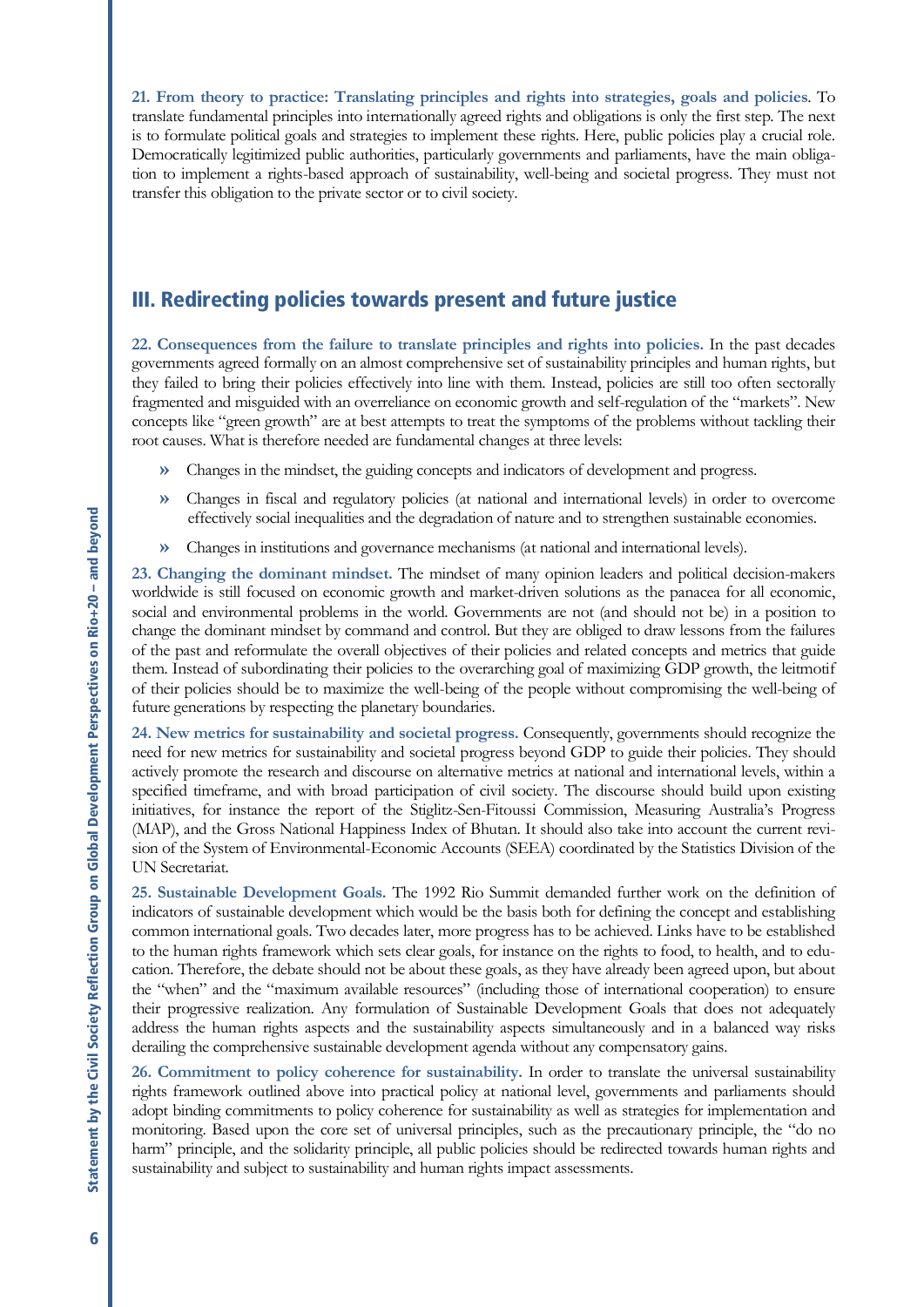**27. A new Charter on the Right to Sustainable Development.** In order to bundle the core set of fundamental principles and human rights to a normative framework of sustainability, well-being and societal progress, we propose to adopt a new Charter on the Right to Sustainable Development. This Charter should also refer, *inter alia,* to the World Charter for Nature (1982) and the UN Declaration on the Rights of Indigenous Peoples (2007), and update and upgrade the Declaration on the Right to Development from 1986. The new Charter should emphasize the commitment of governments to policy coherence for human rights and sustainability. It should reconfirm the obligation to progressive realization of human rights using the maximum available resources and expand it to the right to sustainable development and the rights of future generations. It should acknowledge the concept of planetary boundaries. And finally, it should confirm the principle of fair burden sharing and equitable per capita rights towards the global commons and to the emission of greenhouse gases, taking fully into account the historical responsibilities of societies.

**28. Redirecting fiscal policies towards sustainability.** Fiscal policy is a key instrument of governments to turn the rights-based approach of sustainability, well-being and societal progress into practice. The actual priorities of governments are reflected more clearly in public budgets than in government declarations and action programs. Moreover, the composition of state budgets allows inferences to be drawn about the political influence of different interest groups: Is the military dominant? Are business interests pushed through? Or is public spending focused on the needs of the majority in a society and correcting gender imbalances? In recent decades, we witnessed the erosion of public finance in many countries, which resulted in a growing inability of governments to provide the necessary public goods and services in support of people's welfare and care systems, thus failing to respond effectively to the aggravated social and environmental problems. Therefore, there is an urgent need to strengthen and redirect public finance.

**29. Taking the four "R's" of fiscal policy seriously.** Fiscal policy can basically have four purposes: The **raising** of revenues in order to provide the necessary public goods and services; the **redistribution** of income and wealth from the richer to poorer sections of society ; the **repricing** of goods and services in order to internalize ecological and social costs and discourage undesirable behavior (such as currency speculation); and the justification for citizens to demand democratic **representation** *("no taxation without representation")* and accountability . Unfortunately, governments have rarely taken advantage of these aspects of a pro-active fiscal policy. On the contrary, they have often participated in a global tax race to the bottom (particularly with regard to corporate taxation). They have given preference to indirect taxes, like an undifferentiated value-added tax, which have regressive effects and have increased inequalities, and they hesitated to introduce effective taxes on environmentally harmful resource consumption. We need steps towards country-specific eco-social fiscal reforms, taking into account, *inter alia,* the following aspects:

- **» Emphasizing progressive taxation:** A basic requirement for strengthening public revenues is a broad based system of progressive taxation. In line with the principle of common but differentiated responsibilities taxation should be based on the ability to pay; rich individuals, transnational corporations and large landowners should be taxed accordingly. A flat and undifferentiated valueadded tax is regressive, burdens the poor, and therefore should not constitute the centerpiece of the tax system. Any form of indirect taxation should be designed in a way that it is sensitive to the poor's welfare by introducing progressivity (e.g. by taxing luxurious consumption) and mitigating the regressive features.
- **» Greening the tax system**: A key element of any eco-social fiscal reform should be the shift from the taxation of labor to the taxation of resource consumption. Following the polluter pays principle, a system of eco-taxes should particularly increase the "price of pollution", the use of fossil fuels and other non-renewable energies, and the emission of greenhouse gases.
- **» Effective taxation of corporations**: An essential element of an efficient tax system includes the effective taxation of corporations. Tax exemptions or fiscal incentives for transnational corporations, particularly in export processing zones, are counterproductive and an inefficient instrument to attract foreign direct investment. They should be eliminated, if possible in an internationally coordinated way.
- **» Initiatives against tax evasion and illicit financial flows**: In many countries illicit financial flows, tax avoidance and corruption continue to prevent the establishment of a sustainable system of public finance. A bundle of national and international measures is needed to strengthen fiscal authorities, close tax loopholes and prevent capital flight. These include:
	- **›** Supporting governments in creating more efficient and fair tax structures and fiscal authorities.
	- Effective measures against the manipulation of transfer pricing.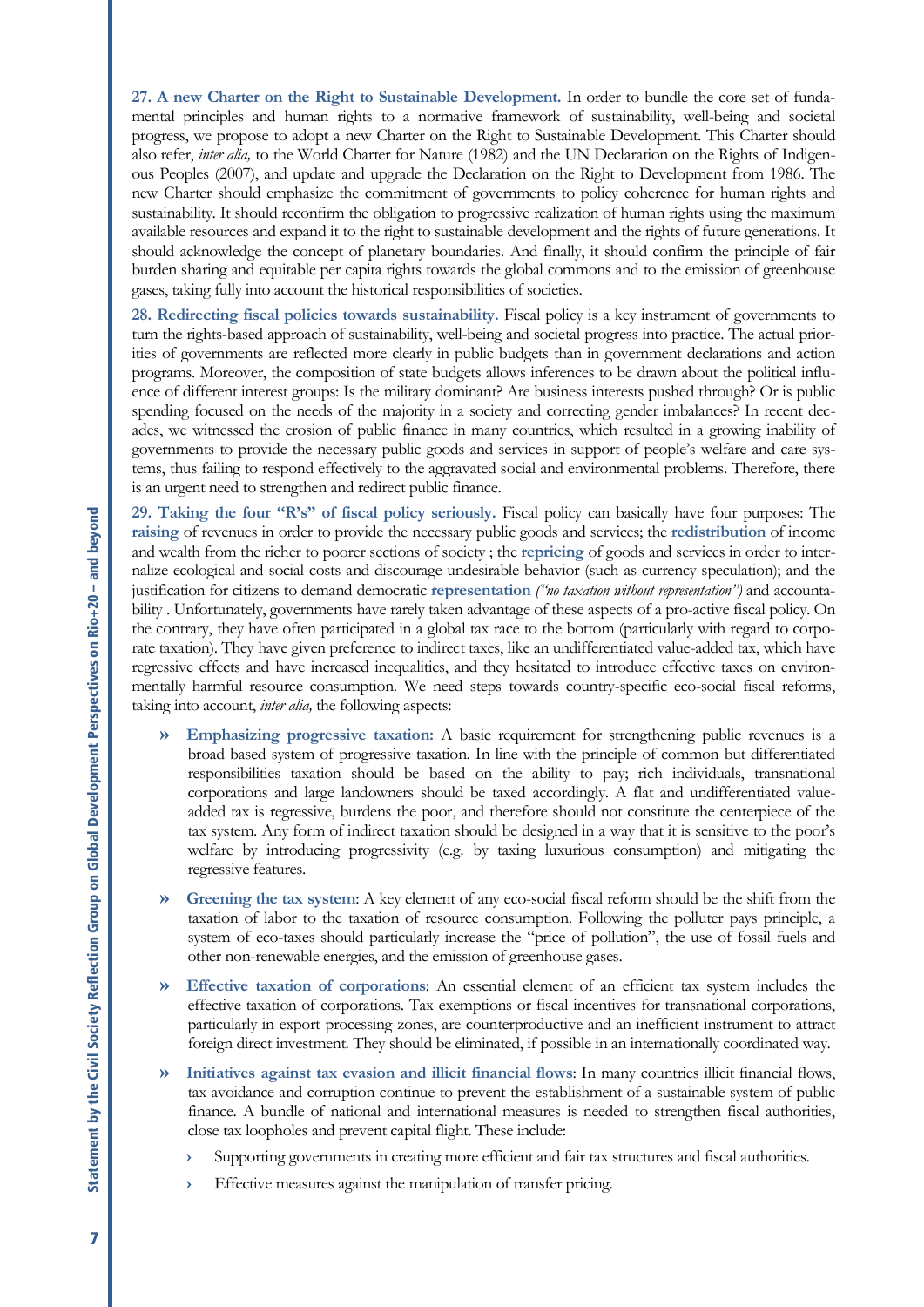- **›** Mandatory country-by-country reporting standards for transnational corporations, with the US American *Dodd-Frank Wall Street Reform and Consumer Protection Act (Dodd-Frank Act)* from July 2010 as an initial step for the extractive industries.
- **›** Binding rules for the automatic exchange of tax information between state agencies.
- **›** Effective support for stolen assets recovery as described in the United Nations Convention against Corruption.
- **›** Banning financial transactions in tax havens and secrecy jurisdictions.
- **» Applying the polluter pays principle to the financial sector – introducing a Financial Transaction Tax**: Demands raised for many years for the introduction of a financial transaction tax have gained additional relevance through the current global financial crisis. Such a tax can contribute to a fairer distribution of burdens by involving the financial sector, which caused the crisis, in covering the costs of coping with it. The tax should be levied on trading shares, bonds, derivatives and foreign currency on the stock exchange, at trade centers and in over the counter (OTC) transactions. Imposition of the tax ought to be internationally coordinated and performed by the responsible national fiscal authorities, but individual countries or groups of countries should be encouraged to start applying it even before it becomes global. In order to ensure that tax revenue is not exclusively used to cure budget deficits but also spent for environmental, development and rights purposes, a substantial part of the revenues should be earmarked and distributed through a fund under the auspices of the United Nations.

**30. Reallocation of government spending.** Parallel to the necessary changes on the revenue side of the budget, any effective eco-fiscal reform requires fundamental changes on the expenditure side as well. Too often public money has been spent for harmful or at least questionable purposes. By redefining priorities public spending policy can become a powerful tool to reduce social inequalities and remove discrimination and to support the transition towards sustainable production and consumption patterns. This includes the following steps:

- **» Abolition of harmful subsidies:** While subsidies can be a useful temporary mechanism to compensate vulnerable sectors for unexpected distortions or to promote desirable activities, every year governments spend hundreds of billions of dollars on harmful subsidies particularly in the agricultural, water, energy, forestry and fishery sectors. Public money is used at home and abroad (through multilateral development banks) to lower the price of fossil fuels, to support agricultural exports, or to subsidize transnational investments. These kinds of subsidies not only have detrimental social and environmental effects; by artificially lowering the prices, they often reduce the profitability of local industries and the production of renewable energy. In essence, the negative effects of subsidies are three-fold. They absorb a substantial portion of state budgets that could otherwise be used for better purposes; they contribute to environmental damage by creating misleading consumer and production incentives; and they have negative distribution effects. Therefore, governments should commit to time-bound targets to phase out all subsidies that support unsustainable production and consumption patterns or otherwise violate the do no harm principle as soon as possible.
- **» Strengthening public spending to stimulate sustainable production and consumption:** Not all subsidies are harmful. On the contrary, subsidies can play an important role in supporting emerging local industries and introducing environmentally friendly technologies. Well-targeted subsidies can have positive redistributive and environmental effects. Governments should substantially strengthen public subsidies in areas such as renewable energy, sustainable and affordable public transport systems, eco-efficient housing, social infrastructure and consumption subsidies to poor households.
- **» Cutting military spending:** Military expenditures absorb a significant share of state revenues in most countries. In 2010 they reached a total historic high of USD 1.630 trillion. By reducing military budgets, large sums of money could be freed up for funding environmental and social programs. A precondition for this, however, is strengthened support for conflict prevention, peaceful conflict resolution, and if needed, peacekeeping and peacebuilding. At the same time, the largest armsproducing countries (in particular the five permanent members of the Security Council) have a responsibility to improve the control and regulation of their arms exports and to support a Global Arms Trade Treaty.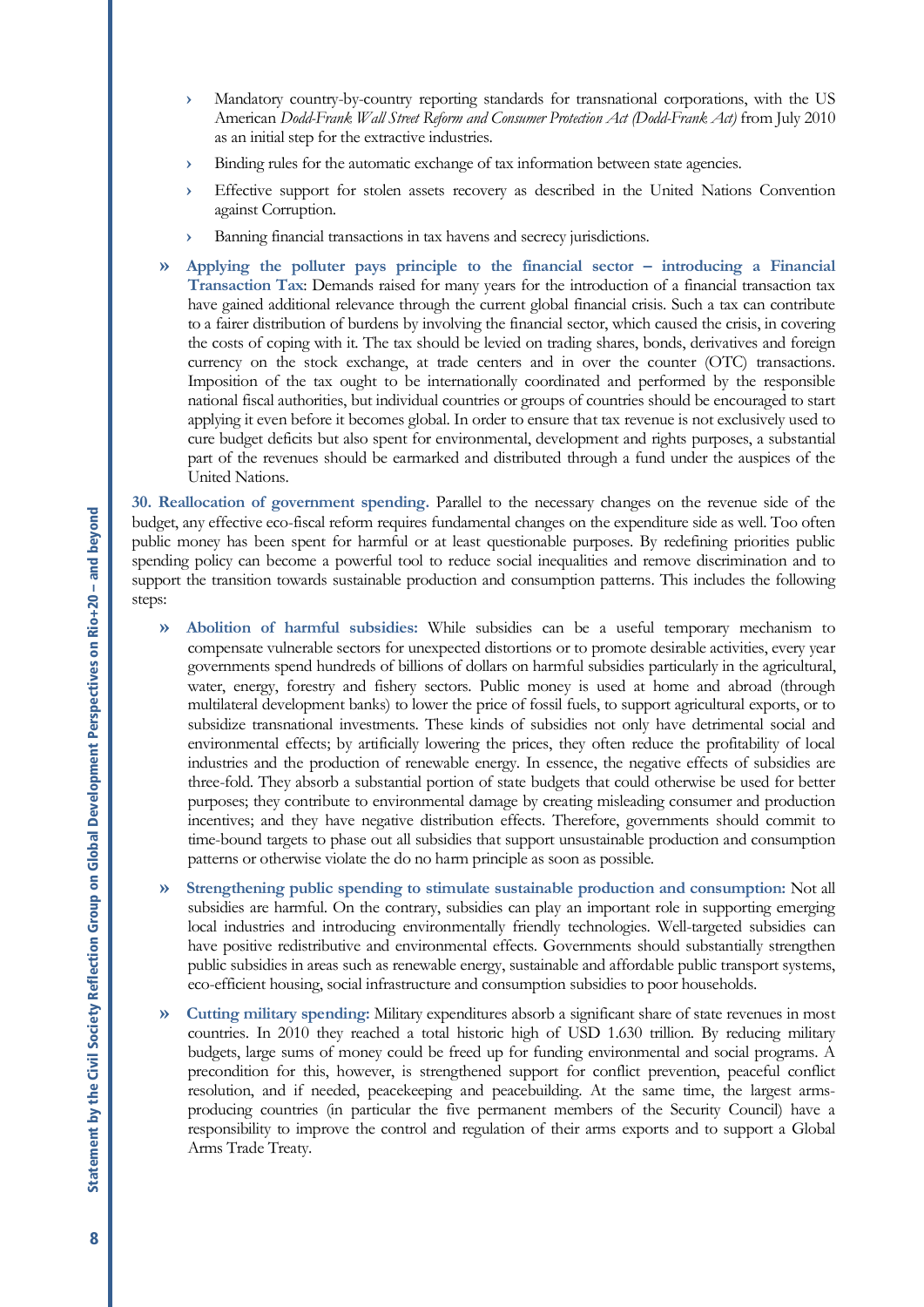- **» A universal social protection floor for all:** Access to social security is a human right (Art. 22 of the Universal Declaration of Human Rights). But it is also an economic and political necessity, for a working social security system reduces poverty, strengthens the purchasing power of the people and hence domestic demand, and prevents social tension and societal conflicts. A publicly financed minimal set of basic social security ought to exist in every country. It would be a necessary condition to prevent people from falling into poverty as a result of economic crises. Therefore, governments should implement the concept of a universal social protection floor, as promoted by the ILO. It should be based on the following four pillars:
	- **›** Universal access to public healthcare for all.
	- **›** Guaranteed state allowances for every child.
	- **›** A universal basic pension provided by the state for persons in old age or with disabilities.
	- **›** Guaranteed state support for unemployed and underemployed people living in poverty.
- **» Public provision of essential services:** After years of a global trend towards privatization and deregulation, public authorities have to reclaim the responsibility to provide essential services for all citizens, including freshwater supply, sanitation, education, healthcare, shelter, public transport, communication, and access to energy. Governments should substantially increase the spending level in these areas. With sustainable stimulus packages governments should invest in targeted infrastructure programs in order to increase energy and resource efficiency. Following the subsidiarity principle, priority should be given to promote decentralized models of water and renewable energy supply, with strong public oversight, and to reduce the market power of oligopolistic public or private suppliers. In order to pay attention to the rights and interests of indigenous peoples and local communities, public authorities and private companies must respect the principle of free, prior and informed consent in all infrastructure projects.
- **» Strengthening participatory, gender and human rights budgeting initiatives:** Free access to budgetary information as well as effective control are essential to increase the accountability of governments to their citizens in their use of public funds. Governments should therefore ensure the effective participation of civil society in budgetary planning. Whether and to what extent governments are actively promoting gender equity in their budgets should be determined with the help of genderbudgeting approaches. Similarly, governments should assess if budgets are complying with their obligation to promote, protect and fulfill the economic, social and cultural human rights.
- **» Using public procurement policies to promote sustainability:** Public authorities from the local to the global level have an enormous purchasing power. So far they were guided mostly by criteria of cost-effectiveness. However, more and more public procurement operators try to influence the production methods and products of their suppliers by introducing environmental, social and human rights standards. In addition, procurement policies could be used to specifically strengthen the local economy by supporting domestic suppliers.
- **» Using sovereign wealth funds to finance sustainable investment:** Assets under management of sovereign wealth funds increased to USD 4.7 trillion in July 2011. There was an additional USD 6.8 trillion held in other sovereign investment vehicles, such as pension reserve funds, development funds and state-owned corporations' funds. There is an enormous potential to invest these assets in accordance with specific sustainability objectives. Governments should authorize the decision-making bodies of these funds to introduce binding sustainability criteria to guide their investment policies.

**31. A new global system of financial burden sharing beyond ODA.** Even with a fundamentally strengthened system of public finance with increased tax revenues and reallocated public expenditures, in many countries the maximum available resources will not suffice to fulfill the social, economic, cultural and ecological rights of the people. External funding will therefore still be required. The current system of financial transfers is based on the concept of aid (Official Development Assistance - ODA). It is characterized by paternalistic relationships between rich donors and poor "partners". Despite all attempts to increase "ownership" and "aid effectiveness", these financial flows are often unpredictable, volatile, tied to products and services from donors and subject to conditionalities. This concept of aid is misleading, as its justification is charity instead of rights. Governments have to overcome this concept of aid and establish a new normative framework of burden sharing between rich and poor countries based on the solidarity principle, e.g. in form of a **universal fiscal equalization scheme**. Models for this type of compensation or equalization already exist on the national and regional level. In Germany, for example, regional inequalities are to be compensated by a concept of financial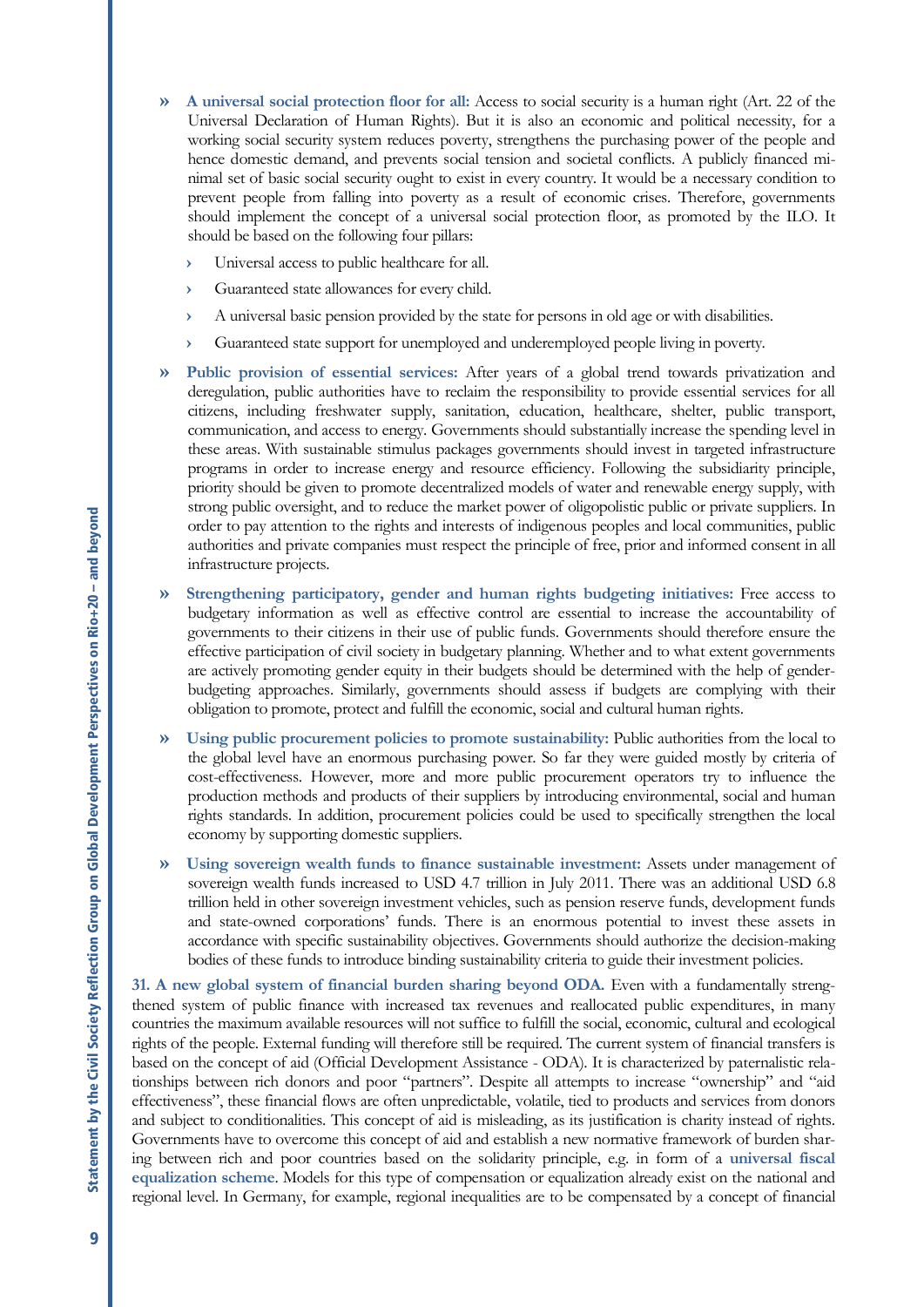adjustment between the federal states. In the European Union cohesion and economic equalization are financially supported by a compensatory structural policy. Such a model would be consistent with the International Covenant on Economic, Social and Cultural Rights (ESCR). The realization of those rights is a responsibility of governments *"individually and through international assistance and co-operation, especially economic and technical, to the maximum of available resources."* The prioritization of resources for ESCR also applies to international assistance.

**32. A compensation scheme to pay off** climate debt**.** The second pillar of a new normative system of financial transfers should build on the polluter pays principle and the principle of common but differentiated responsibilities. This is particularly relevant in order to allocate the costs of climate change. In accordance with these principles, those countries, that are responsible for the damage that the excessive emission of greenhouse gases is causing – and will be causing in the future – have to compensate for the costs. They have accumulated *climate debt* that they will have to pay off over the coming years and decades. The compensation schemes should be guided by the principles of fair burden sharing and equitable per capita rights, taking fully into account the historical responsibilities of societies.

**33. Beyond the 0.7 percent target.** Changes in the normative framework of financial transfers will also affect the so-called 0.7 percent target. In 2010 the 0.7 percent target experienced its 40th anniversary of non-fulfillment, since the governments in the UN General Assembly set the target in 1970. The decision was based on the then dominant concept of modernization. It was felt that a "big push" in foreign capital was needed to allow so-called developing countries to "take off" towards enduring economic growth. At that time, experts from the World Bank estimated the capital gap at around ten billion dollars, equivalent to around one percent of the GDP of the so-called industrialized countries. In 1969 the Pearson Commission recommended giving so-called developing countries 0.3 percent of the GDP in form of private capital and 0.7 percent in the form of ODA. This marked the birth of the 0.7 percent target.

Today, this 0.7 percent figure has only symbolic political importance as an "indicator of solidarity". The 0.7 percent target cannot explain what the fulfillment of the sustainability rights framework will actually cost, how much the respective countries could contribute themselves and how much external capital would be needed to fill the gap. All estimates of the external financial needs along with the new and additional resources required for climate mitigation measures and climate change adaptation show, however, that the financial transfers needed go well beyond the 0.7 percent of the GDP mark. The justified criticism of the original context on which the 0.7 percent target was based in no way legitimizes turning away from international obligations.

We need to change perspectives, to move away from an aid-based approach to a rights-based approach of external public finance. Further development of the UN General Assembly resolution from 1970 to adjust the normative framework of financial transfers to the realities of the present is long overdue. This could take place in the context of the proposed Charter on the Right to Sustainable Development.

Proposals for new and more predictable forms of financial transfers are not new. The *"North-South: A Programme for Survival"* report, issued in 1980 by the international Brandt Commission proposed to raise revenues for development by 'automatic' mechanisms, which can work without repeated interventions by governments. *"We believe that over time the world must move to a financial system in which a progressively larger share of such revenues is raised by these means. The fact that revenues are raised automatically does not, of course, imply that their transfer should be automatic; on the contrary, they should be channelled through an appropriate international agency or agencies (…)."* More than 30 years after this visionary report, it is time to turn these ideas into reality.

**34. Strengthening the rule of law to promote sustainability.** Setting rules and standards is a central task of responsible governments and a key instrument of active policy-making. Over the past 30 years however, governments have too often weakened themselves by policies of deregulation and financial liberalization. Instead, they trusted in corporate voluntarism and self-regulation of "the markets". Public standard-setting and regulation have often been denounced as *command and control policies*. But only unfettered financial markets made the current financial meltdown possible, weak antitrust laws allowed transnational banks to become *too big to fail*, and the inadequate translation of the precautionary principle into mandatory technology assessments led to the catastrophes of Fukushima and elsewhere. In response to the recent financial and food crises governments started to introduce new rules and standards, as in October 2011 the U.S. Commodity Futures Trading Commission, which has set modest rules to limit excessive speculation in commodities. But much more remains to be done to restore public rights over corporate privileges and to strengthen the rule of law in the interest of present and future generations.[2](#page-9-0)

1

<span id="page-9-0"></span><sup>&</sup>lt;sup>2</sup> The final report of the Reflection Group will contain more specific policy recommendations on the regulation of the financial system, land and resource use, technology etc.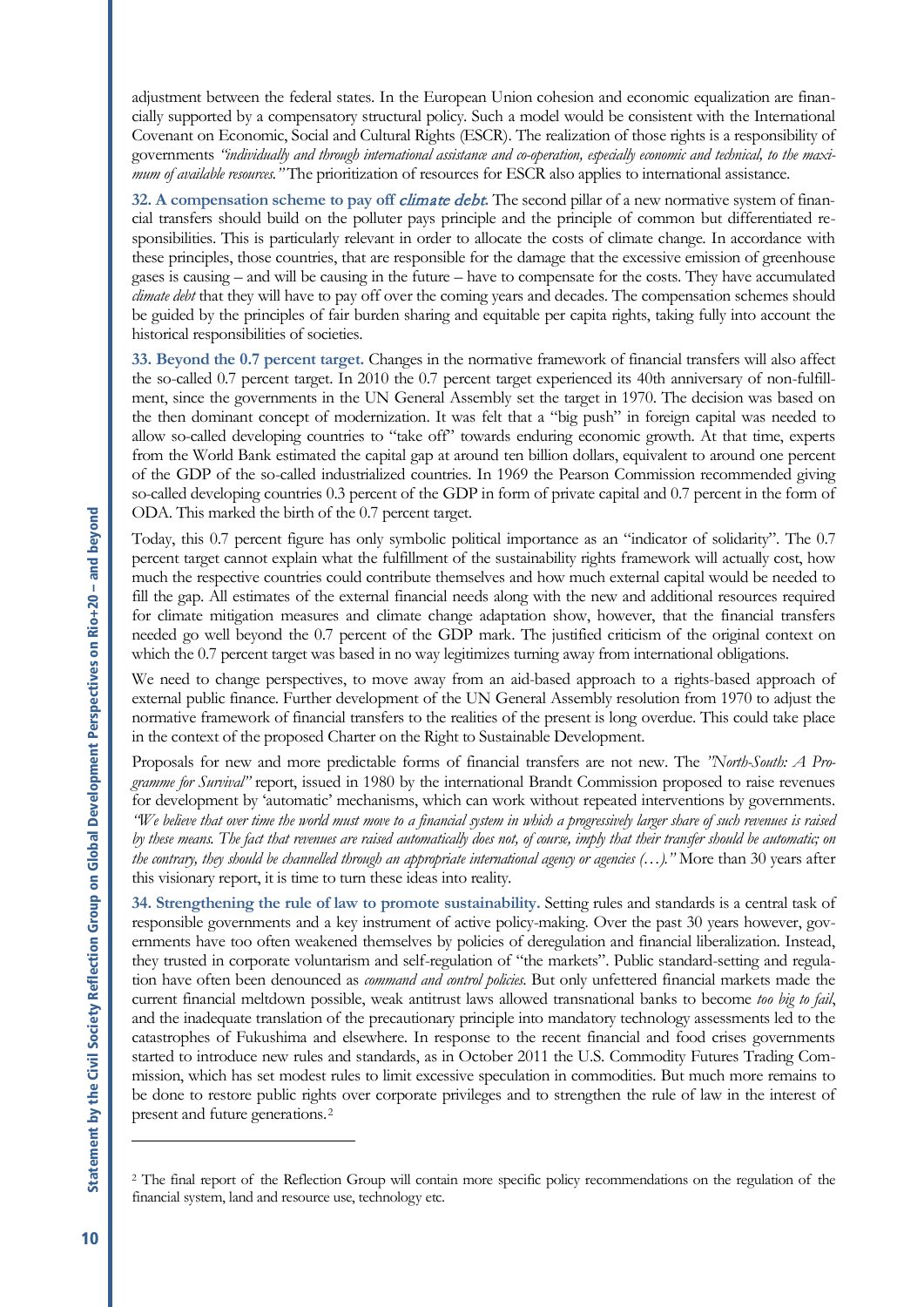### IV. Towards inclusive, accountable governance

**35. The need to overcome fragmentation.** To date the approach to sustainable development governance has been one of governing the three pillars of sustainable development in their own zone, complemented by coordination across them. This is attempted at all levels – global, regional, national and sub-national – and in cooperation with non-state actors, primarily civil society, indigenous peoples and the private sector.

Sustainable development has been viewed as a linking concept designed to facilitate a dialogue between those whose primary concerns relate to the environment and those who see their role as promoting growth and development. This approach has emphasized coordination and dialogue, but does not have a strong institutional basis for decision-making and policy change across the three pillars. Nor has it addressed human rights, inequalities and social exclusion. In practice, the environmental pillar dominates the dialogue, the economic pillar dominates impact and the social one is largely neglected apart from the limited way it is addressed through the MDGs.

Decision-making and policy development are severely handicapped by this hierarchy among the three pillars as global economic governance does not adhere to the mandates of the human rights regime or the requirements of sustainable development. The hierarchy among the three pillars is also reflected in the measures used for policy prescriptions and budget allocation. These have low-level social goals; the progress metrics count only dollars and externalize social and environmental costs. These metrics favor the private sector and penalize the public purse. We are not measuring sustainable development, but mainly economic growth.

To overcome the fragmentation of governance for sustainable development and ensure policy coherence, it is essential to re-arrange and re-configure the institutional arrangements that cover all aspects of the policy cycle: [agenda](http://en.wikipedia.org/wiki/Political_agenda) setting, policy analysis and formulation, decision-making[, implementation,](http://en.wikipedia.org/wiki/Implementation) and evaluation.

**36. Towards a Sustainable Development Council.** Adopting sustainable development as an overarching concept requires an apex institution that subsumes all other notions of development and can infuse the essence of rights and sustainability into the agenda of all developmental and environmental bodies.

This institutional configuration of sustainable development must guide the work of global institutions in integrated decision-making, policy action, implementation and review. It cannot be left to ECOSOC. Many recommend a Sustainable Development Council directly reporting to the General Assembly on the lines of the Human Rights Council. This Council would have a remit that extends to all three pillars of sustainable development - the environmental, the economic and the social.

The council's jurisdiction would extend to all multilateral bodies, including the international financial institutions. The new council would be charged with overseeing the reporting process supported by an enhanced Universal Periodic Review (UPR).

**37. A Universal Periodic Review on Sustainability.** The new Sustainable Development Council should be equipped with a Universal Periodic Review mechanism so that all countries report on measures to achieve sustainable development, covering all relevant issues linked to human rights, trade, macroeconomic policy, the environment, financing and political participation. The UPR concept should be enhanced to consider information provided not only by governments, but also by other stakeholders, such as civil society and the private sector. Information on reports and Universal Periodic Review findings would be made widely available through information channels that actively target all relevant stakeholders.

**38. Upgrading the Committee on Development Policy.** As presently constituted, the Committee for Development Policy (CDP) is a subsidiary body of the Economic and Social Council of the UN (ECOSOC). It provides inputs and independent advice to the Council on emerging cross-sectoral development issues and on international cooperation for development, focusing on medium- and long-term aspects. The 24 members of the Committee are nominated by the United Nations Secretary-General in their personal capacity, and are appointed by the Council for a period of three years. Membership is geared to reflect a wide range of development experiences as well as geographical and gender balance. The CDP should be upgraded to undertake research and provide independent advice on policies of sustainable development that fully integrate the three pillars and on emerging issues that require inter-governmental attention and action. It should establish ad hoc working groups or task forces to deepen and supplement its work and include members from organizations with a proven commitment and track record in the relevant issues including from civil society and indigenous peoples.

**39. International Ombudsperson and Special Rapporteurs.** There are some key areas of sustainable development and intergenerational justice where the international governance system lacks the appropriate normative standards and oversight. We support the recommendation to establish the institution of an Ombudsperson